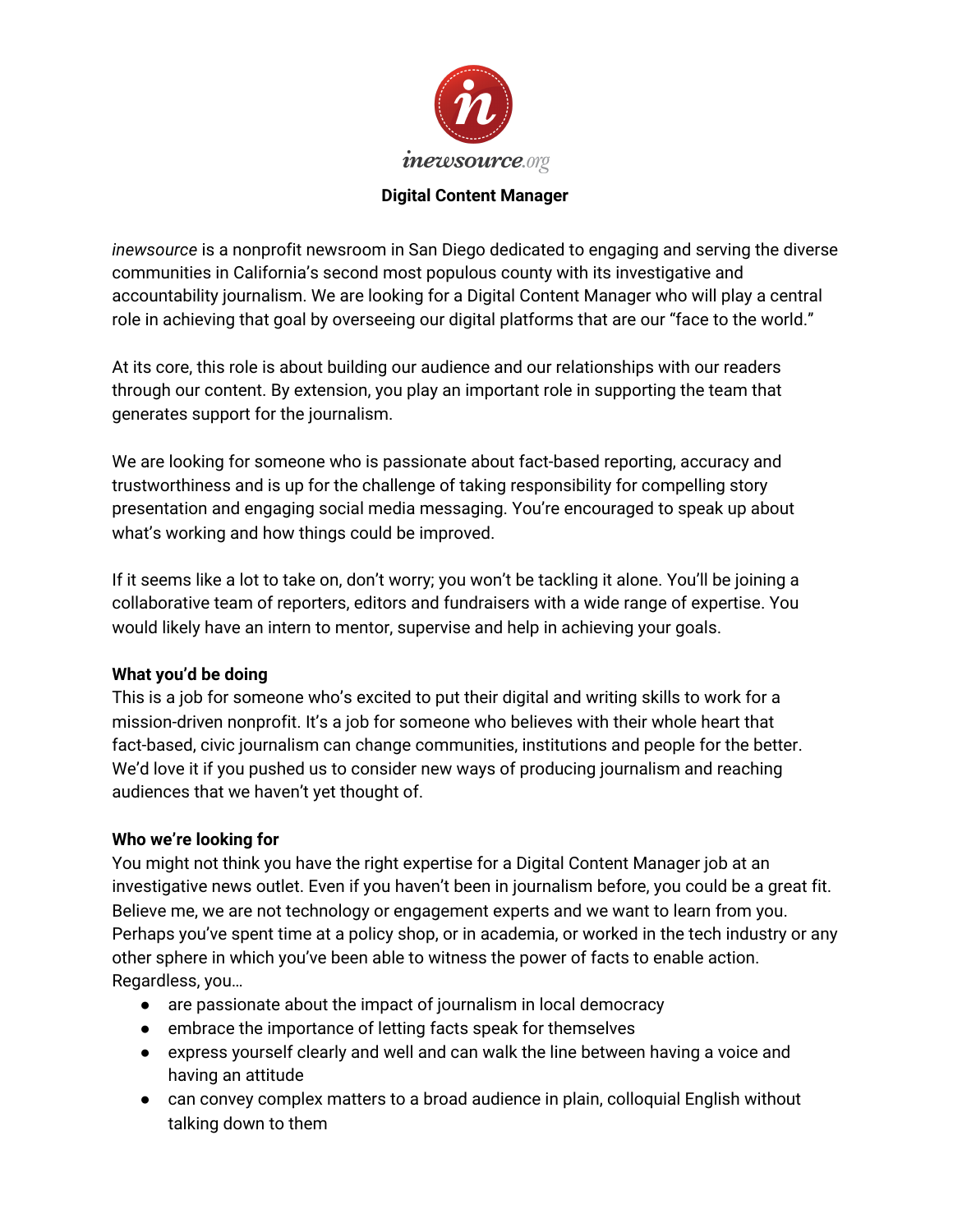- are comfortable with juggling tasks
- constantly question received wisdom and "the way it's always been done"
- are relentlessly curious, always ready to own up to what you don't know and then dive in and learn it.

We're always looking to diversify our newsroom. San Diego is a richly diverse place and we want to make sure we connect with communities and hear their priorities for information. Equity is a focus of our reporting. If you're from a minority group, you may have a particularly keen sense for that.

If this sounds exciting but you're not sure you fit the bill, reach out anyway at jobs@inewsource.org with a few lines about yourself (what skills would you bring that we just haven't thought of?) and a couple of questions to get a sense of whether this might be for you. At worst we'll say no, and we promise to say it with kindness.

## **Who you'd be working with**

*inewsource* is a small but mighty newsroom that has spent the last 11 years dedicated to holding public leaders accountable, watching out for taxpayer money, provoking a search for solutions to governmental and societal problems, and strengthening democracy in our region. All of our content is published on the web, sometimes in print and always aired on radio and TV.

Right now, we are a team of 15 people, including full-time reporters, editors, an intern and a handful of people on the business side. We have big plans to grow in the next couple of years.

In 2019, we earned a major national validation and a large investment in our long-term sustainability from the American Journalism Project, a new venture philanthropy group committed to saving civic news. This funding will be used to build a robust revenue team that will be responsible for maintaining and growing the newsroom.

**Brad Racino**, an award-winning journalist who heads our digital presence and our partnerships, would be your supervisor and your thought partner. He's a persistent digger for the truth, a great writer and a really nice guy.

We're in the midst of building our revenue strategy team and we would welcome your input as we design positions and recruit.

# **The nitty gritty**

- Oversee design and development decisions related to the layout, user interface, and user experience of *inewsource's* audience-facing digital platforms and products (website, newsletters, social media accounts) in response to audience and business needs. Partner with NewsPack and other third party digital services, partners and contractors on the development and implementation of new and improved features and functionality.
- Manage digital content production and distribution based on editorial and marketing/development calendars. Collaborate with business and editorial on the development of effective and efficient workflows. Train additional staffers on web and